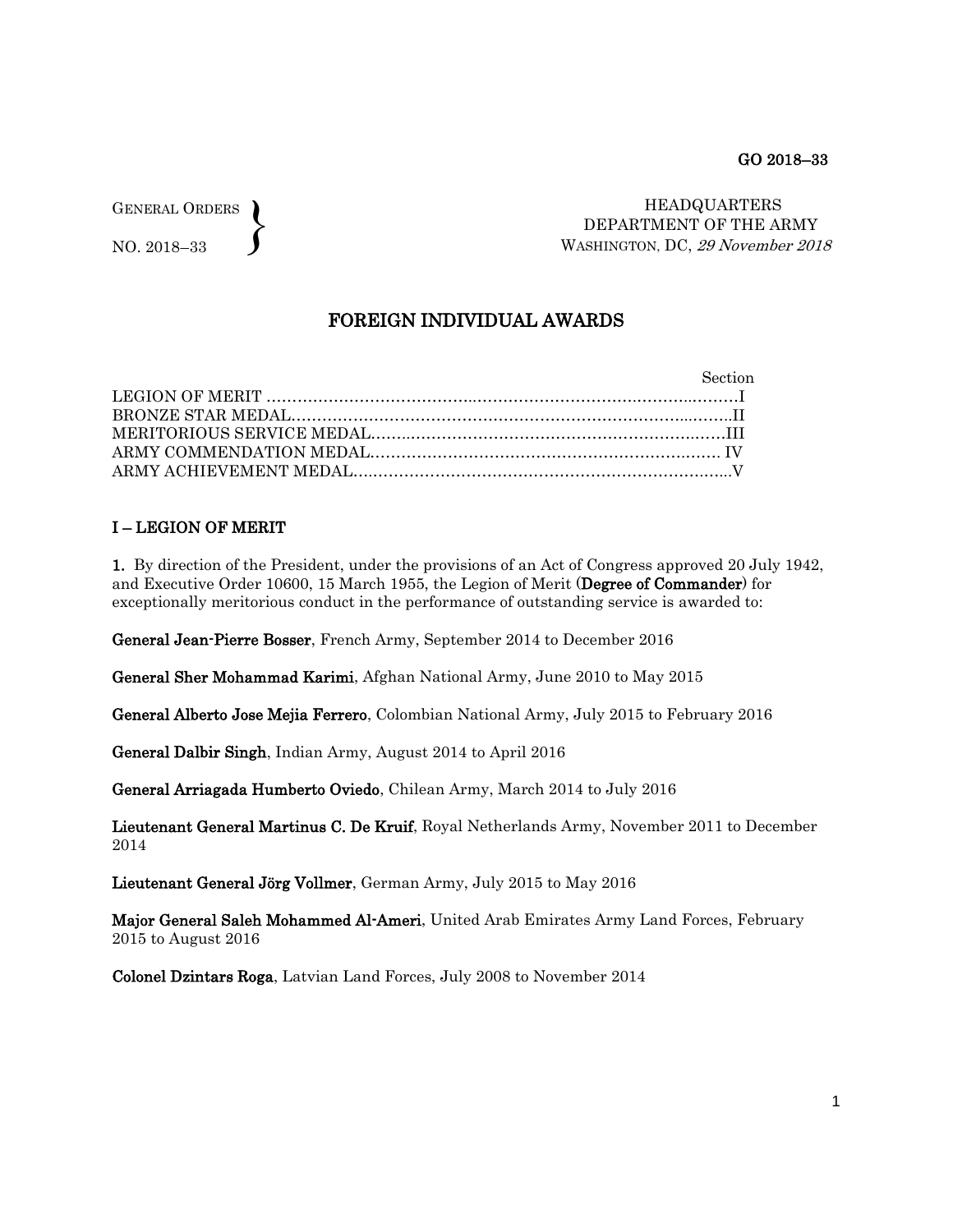### GO 2018–33

2. By direction of the President, under the provisions of an Act of Congress approved 20 July 1942, and Executive Order 10600, 15 March 1955, the Legion of Merit (Degree of Officer) for exceptionally meritorious conduct in the performance of outstanding service is awarded to:

Lieutenant General In Bum Chun, Republic of Korea Army, October 2013 to April 2015

Lieutenant General Luiz Claudio Cyrillo, Brazilian Army, May 2013 to July 2015

Lieutenant General John G. Lorimer, British Army, July 2013 to July 2014

Lieutenant General Kiyoshi Ogawa, Japan Ground Self-Defense Force, August 2011 to August 2013

Major General Carlos Humberto Loitey Oyharzabal, Uruguayan National Army, February 2015 to February 2016

Major General Richard E. Nugee, British Army, December 2013 to November 2014

Major General Jose Maria Burone Mendez, Uruguayan National Army, February 2014 to February 2015

Brigadier General Ahmed A. Aldabeis, Royal Saudi Land Forces, November 2007 to December 2014

Brigadier General Jacques Laurent Aragones, French Army, August 2012 to August 2015

Brigadier General Safak Gok, Turkish Army, August 2014 to August 2015

Brigadier General Adam Joks, Polish Armed Forces, January 2014 to December 2014

Brigadier General Innocent Kabandana, Rwanda Land Force, July 2012 to December 2015

Brigadier General Pedro Rolando Ortiz Cabral, Paraguayan Army, April 2013 to December 2014

Brigadier General Michele Risi, Italian Army, March 2015 to September 2015

Brigadier General Miha Skerbinc, Slovene Armed Forces, July 2013 to December 2014

Brigadier General Andreas Hannemann, German Army, February 2015 to December 2015

Brigadier David P. Shields, Australian Army, November 2013 to November 2014

Brigadier Abdullah Dogar, Pakistan Army, November 2011 to January 2015

Colonel Nikola Božić, Serbian Armed Forces, July 2012 to July 2015

Colonel Jorge Manuel Cabrita Alao Correia Da Silva, Portuguese Army, November 2012 to September 2015

Colonel Serhii Dolenko, Ukraine Ground Forces, July 2013 to October 2015

2 Colonel Adam Slodczyk, Polish Land Forces, May 2014 to December 2014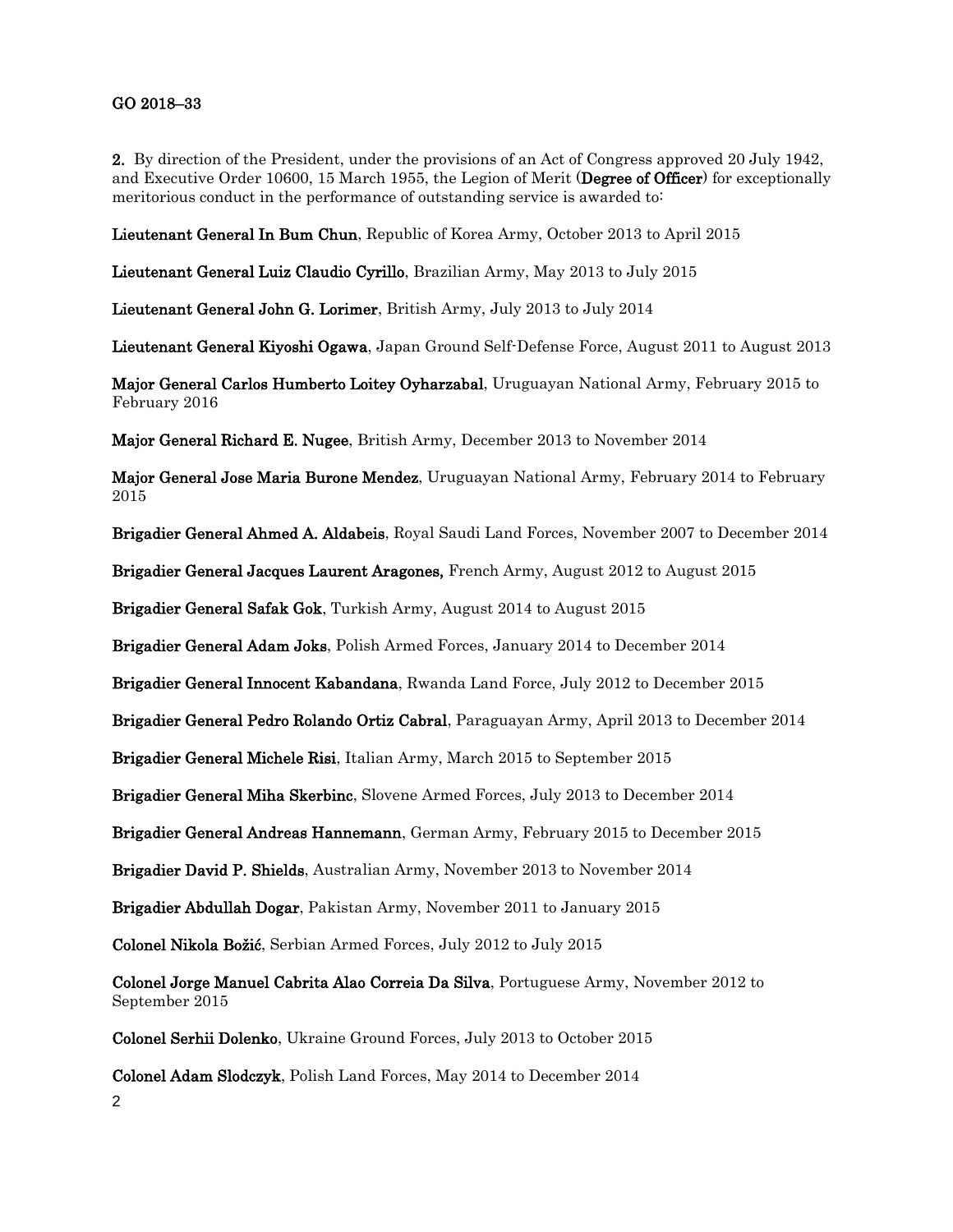#### Colonel Jaswant Shamsher Rana, Nepalese Army, February 2012 to January 2015

#### Lieutenant Colonel Duncan George Roy, New Zealand Army, June 2012 to July 2015

3. By direction of the President, under the provisions of an Act of Congress approved 20 July 1942, and Executive Order 10600, 15 March 1955, the Legion of Merit (Degree of Legionnaire) for exceptionally meritorious conduct in the performance of outstanding service is awarded to:

Colonel Mark Misener, Canadian Army, July 2013 to July 2015

Colonel Michele Risi, Italian Army, July 2008 to November 2012

#### II – BRONZE STAR MEDAL

1. By direction of the President, under the provisions of Executive Order 9419, 4 February 1944, a Bronze Star Medal for meritorious achievement is awarded to:

Brigadier General Simon C. Hetherington, Canadian Army, July 2014 to December 2014

Brigadier Daniel C. Fortune, Australian Army, December 2013 to December 2014

#### III – MERITORIOUS SERVICE MEDAL

1. By direction of the Secretary of Defense, under the provisions of DODM 1348.33, Volume 3, dated 21 December 2016, the Meritorious Service Medal for outstanding meritorious service is awarded to:

Lieutenant Colonel Michael L. Brereton, Australian Army, December 2013 to January 2016

Lieutenant Colonel Byron J. Conway, Canadian Army, July 2012 to July 2015

Lieutenant Colonel Housam Gamal El Din Mahmoud Elshahawy, Egyptian Army, September 2011 to January 2013

Lieutenant Colonel Andrew W. Weir, Australian Army, July 2012 to January 2013

Lieutenant Colonel Kaname Yamashita, Japanese Ground Self-Defense Force, July 2012 to July 2015

Lieutenant Colonel Kenneth F. Butterworth, Canadian Army, August 2013 to May 2016

Colonel Myeongguk Cheon, Republic of Korea, February 2012 to August 2014

Colonel Ahmed Dahees Mohamed Mohamed, Egyptian Army, March 2013 to April 2014

Major Peta Mantel, Australian Army, January 2011 to December 2013

Major Jason G. Perkins, Australian Army, January 2014 to December 2014

Major Dorian P. Trenton, Canadian Army, August 2011 to August 2016